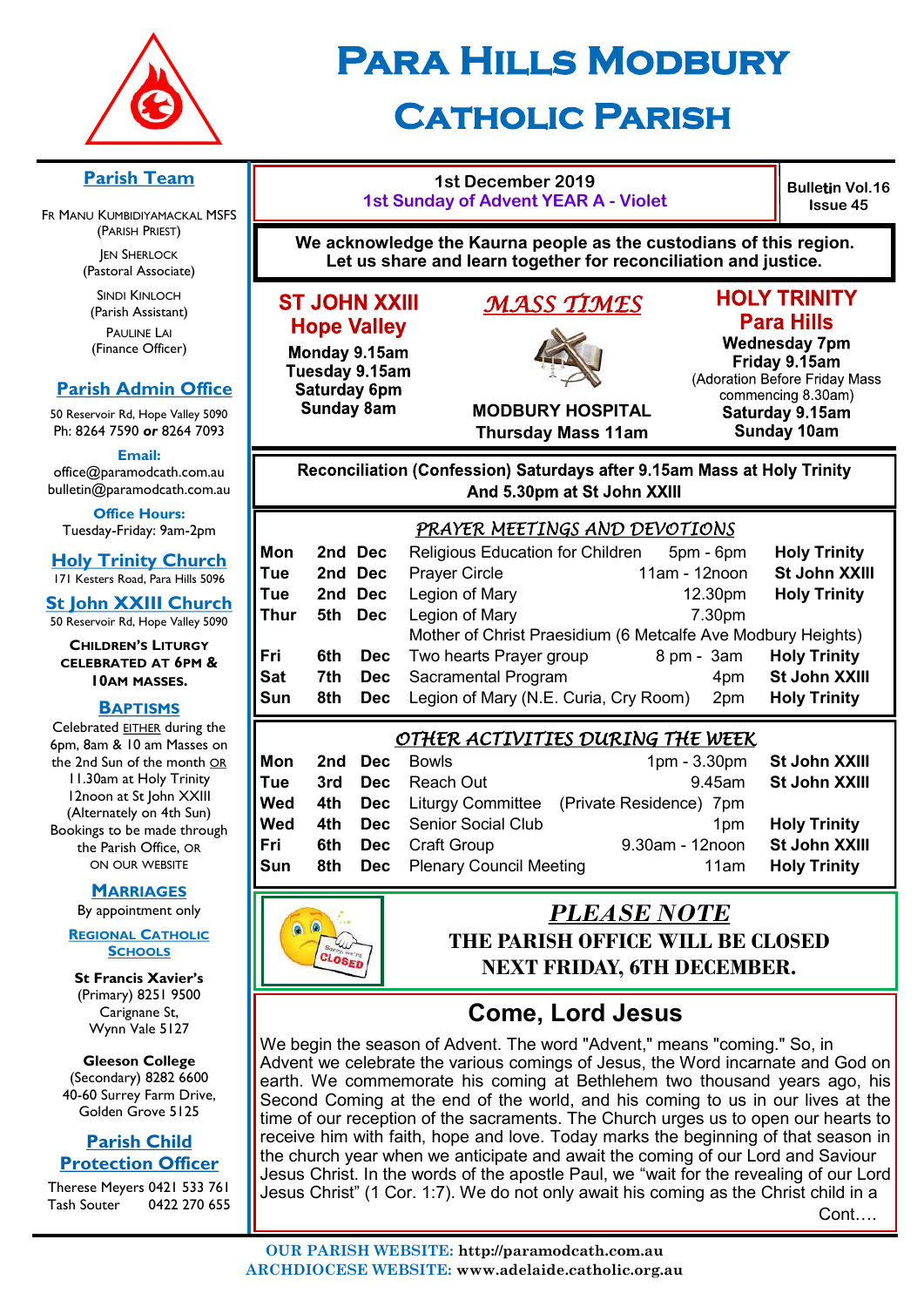manger in Bethlehem but we also wait for his coming again in great glory so that we will be made "guiltless in the day of our Lord Jesus Christ" (1 Cor. 1:8). The Advent season gives us ample opportunity to think about the first coming of Jesus Christ to earth, as well

as his second coming, the day and time of which we are unaware.

Our reading today from Isaiah also reminds us that there is a need for a penitential reckoning during the season of Advent. Advent is not Lent, but there must be a time of reflection on the sinfulness of humanity during this season. This penitential aspect is illustrated well, I think, by the Roman Catholic custom, that purple or violet is the liturgical colour of Advent. Advent must bring to mind the sinfulness of humankind and our need for the Saviour of the world. In Isaiah's words, "We have become like one who is unclean, and all our righteous deeds are like a polluted garment. We all fade like a leaf, and our iniquities, like the wind, take us away. There is not one who calls upon your name, who rouses himself to take hold of you" (64:6-7a). Notice how Isaiah moves from the collective whole (all of Israel) to the more personal "not one" and "himself." This suggests that we must be collectively and individually aware of our sins

and repent. We have made the advent wreath which is so special

to Christians. The circle of the wreath reminds

Christians of God, His eternity and endless mercy, which has no beginning or end.

The green of the wreath speaks of the hope that Christians have in God, the hope of newness, of

renewal, of eternal life. The four outer candles represent the period of waiting during the four Sundays of Advent. The four traditional advent themes:

The Candle of HOPE: The first candle is the candle of 'Hope', so prayers on this day focus on hope.

This candle represents the 'Patriarchs' such as Abraham and David.

The Candle of PEACE: The second candle is a symbol of God's 'Peace'. This candle reminds Christians of the Prophets who foretold that the Messiah would be born.

The Candle of LOVE: The third candle represents 'Love' and stands for John the Baptist who baptised Jesus.

The Candle of JOY: The fourth candle symbolises 'Joy' and when this candle is lit Christians remember Mary the mother of Jesus who was joyful when the angel Gabriel told her she was to have a special baby.

So, may this Advent season cause us to remember that God came down from heaven for us. May we remember that God is still present to us, not only in hindsight by looking back to the babe in Bethlehem, but right here and right now in the Eucharist and in the body of Christ gathered together as his church. May we use this advent season to remind ourselves that we are saved by the grace of God. Finally, may we allow Jesus the Saviour to mould us into a precious vessel for his use. Give ourselves to him who gave himself for us. So that our hope, peace, love and joy will be in full during this season of advent and we will carry it along in all our

celebrations and especially in our daily lives. May this Advent season be blessed, and may it bless us.

Tanilumbidiamalaked

| Readings for next Sunday, 1st Dec 2019 |     |             |  |  |
|----------------------------------------|-----|-------------|--|--|
| 1st Reading Is                         |     | $11:1 - 10$ |  |  |
| 2nd Reading Rom                        |     | $15:4-9$    |  |  |
| Gospel                                 | Mat | $3:1 - 12$  |  |  |

#### **Saints/Feast Days Of the Week**

| 3rd<br>4th | Dec | St F<br>St J |
|------------|-----|--------------|
| 6th        |     | St N         |
| 7th        |     | St A         |

Francis Xavier lohn Damascene **Jicholas \mbrose** 

#### **Our Community's Prayer Petitions**

#### *PLEASE NOTE: THE NAMES ON THE SICK LIST WILL REMAIN FOR TWO MONTHS ONLY UNLESS OTHERWISE NOTIFIED.*

**BULLETIN PRAYER LIST:** Please note that names can only be added to this list by immediate family, or the ill person themselves (for reasons of privacy).

#### **Please Remember in your Prayers Those who are sick, especially:**

Anthony Tuanqui, Margaret Pitt, Patricia Kopf, Darcy Ridley, Paul Holmes, Dudley Dolman, Father Peter Milburn, Maria Hand, Emma Gammon, Asher Caudle, David North, Elijah Neri, Wayne Collins, Antoinette Pascale, Marg Dolman, Charlotte Fussell, Selena (Rose) Quinn, Phyllis Anthony, Reta Lockyer, John MacGrath, Ken Robinson, Graham Armstrong, Mary Redmond, Graham Speed, Marlen Piineda, David Truman, Bruce McAndie, Rosa Maria Santos, Sean Molloy, Betty Roper, Imperia De Ionno, Julie Reimann, Imelda Schulz, Maddison Calleja, Janice Forrester, Jim Marlow, Gerry Canavan, Jayden Lee, Audrey Athayde, Marie Boulton, Sr. Marleen Dewar OLSH, Kay Kennedy, Rita Robinson, Eileen Ryan, Gary Lockyer, Yvonne Summers.



#### **Anointing of the Sick**

We will have the Sacrament of the Anointing of the Sick on the following dates:

**Tuesday 10th December at St John XXIII Mass at 9.15am.**

**Wednesday 11th December at Holy Trinity Church Mass at 7pm** 

Parishioners, 65 years and upwards would be prime candidates but obviously younger people who may have health issues, be they physical, emotional etc., may like to present themselves also. If you are younger and there is nothing really of concern, you don't need to receive the Sacrament of Anointing at present.

*If there are people at home who require anointing but not able to attend, please call the office to arrange a visit from Fr Manu.*

#### **Please Note**

**There will not be a Mass celebrated at Modbury Hospital this coming Thursday 5th December.**

The last Mass to be celebrated at the Modbury Hospital for this year will be on Thursday12th December This Mass will recommence mid February 2020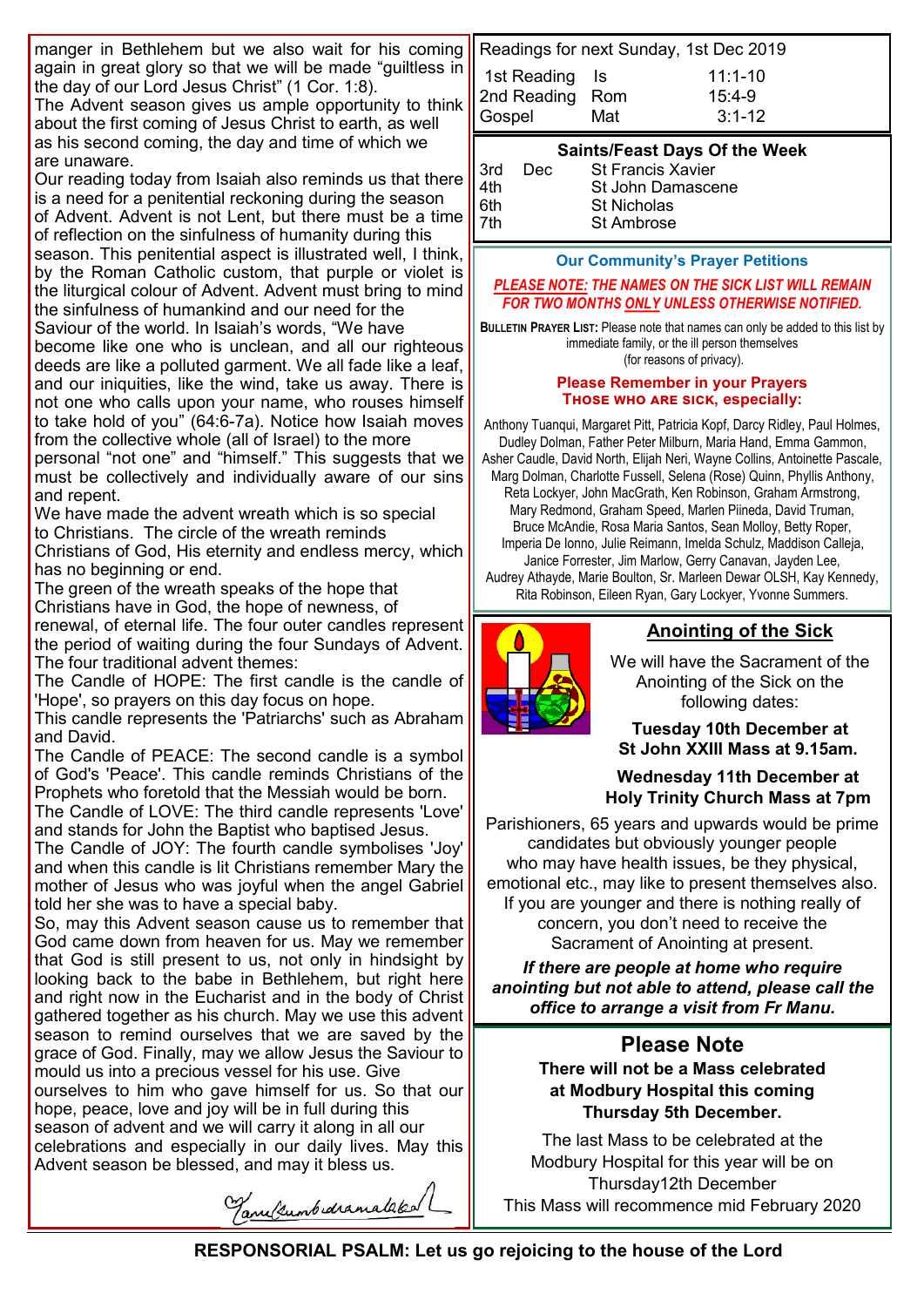**ST VINCENT DE PAUL HQ: 1300 729 202 from 9.00am — 1.00pm or www.vinnies.org.au** 





#### **St Vincent de Paul Modbury Conference**

 *Lord your timeless lesson sings out in the voice of constant waves, in the wind through the trees and in the harmonies of life. Wash clean our ears to hear you, make us* 

*listen now, for we need your great wisdom to assist us in our life. Amen.*

We're continuing to make house calls until December 13th, and they haven't stopped coming in – 11 requests last week. But our focus is now on the Giving Tree as we accumulate the makings of the Christmas hampers through your generosity.

We're taking requests for the hampers also until December 13th and our list presently is approaching 20; last year it grew to 40.

St Francis Xavier is also conducting a Christmas food appeal that should greatly help in filling the hampers.

> The Christmas cards are now all sold sorry if you missed out.

Thank you for your ongoing support.

#### **REACH OUT GROUP**

Tuesday 3rd December 2019 9.15am Mass at St John XXIII

| Reader:       |
|---------------|
| Offertory:    |
| Communion:    |
| Altar Server: |

**Barbara Sorrell** Judy Dalwood & Ian Dalwood Margaret Dunn & Pam Ridley Leo North

After the 9.15a.m. Mass Reach Out will be hosting their Christmas Morning Tea. All welcome to come and join us. The Multicultural Singing Group will be entertaining us. Could also be a "surprise" visitor!!

For information about Reach Out please call Maureen Kenny Ph: 8396 7682 or M: 0418 821 859



#### DEVELOPMENT FUND 2019

Congratulations Angela Zakarias No. 71

Drawn by Alex Balayance

 Contact: Barbara Mathews 8258 8806 to be included in the draw.

#### **CHRISTMAS MASS MINISTRY**

As with all of our regular Masses we will need Liturgy Assistants for the Christmas Masses. The Rosters are now up at the back of the Church. If you are able to help in any of the ministries please add your name to the rosters.

# **Carols Night 2019**

**Hosted by ParaMod Youth**

Friday 13th December 6.30pm St John XXIII Over 8 groups performing + Surprise Guest Christmas Raffle and light refreshments will be available on the night. Come join us for a free and fun filled evening





#### **Plenary Council 2020** *'Listen to what the Spirit is saying …' Rev 2:7*

#### **What's next in our parish?**

We will convene two sessions where parishioners will be able to join a discussion group on one of the Listening and Discernment themes. There will be tea, coffee and finger food available. You will be able to choose either or both (should you want to discuss more than one of the themes) of the following sessions:

30<sup>th</sup> November at St John XXIII following 6pm Mass

• 8<sup>th</sup> December at Holy Trinity following 10am Mass. Each Discernment session is expected to result in a response that we can summarise and submit via the Plenary Council website. The Australia wide responses will be used to 'flesh out' the agenda for discussion at the Plenary Council in October 2020

#### **SACRAMENTAL PROGRAM**

Our next Sacramental Workshop will be on next Saturday 7th of December at 4pm at St John XXIII. Please bring the "The Sacraments" booklet to the workshop. Bring along a plate of food to share at the end of the session.

We ask our Parish Community to pray for the children as they prepare to receive the Sacraments of Reconciliation, Confirmation and First Holy Communion.

#### **HAPPY BIRTHDAY DECEMBER BABIES**

2nd Dec Mark Agar

4th Dec John Dini Junior 5th Dec Delice Regan 7th Dec Pat Collins



**GOSPEL ACCLAMATION: Alleluia, alleluia! Lord, show us your mercy and love, and grant us your salvation. Alleluia!**